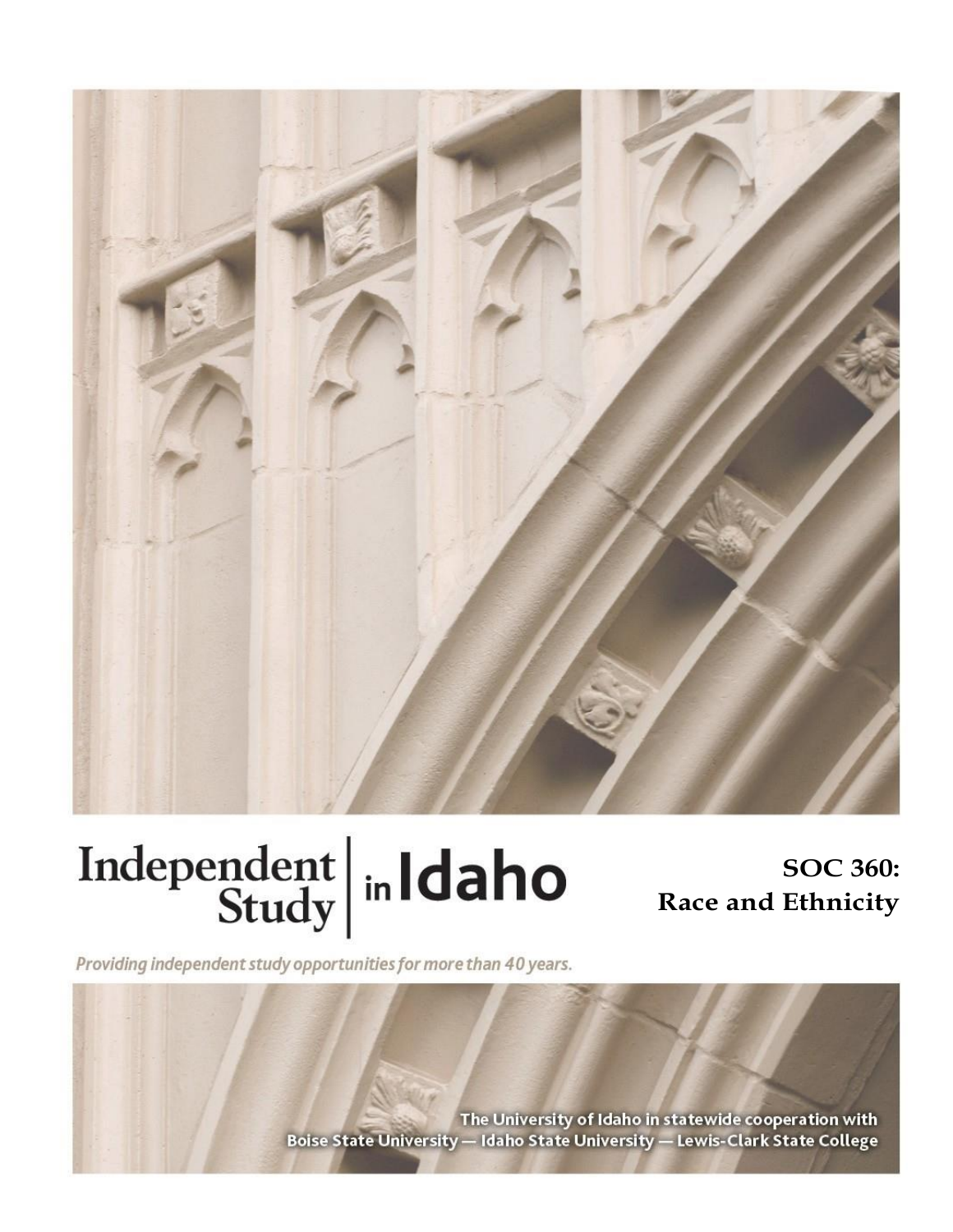# **Course Guide**



*Self-paced study. Anytime. Anywhere!*

**SOC 360 Race and Ethnicity** Lewis-Clark State College 3 Semester-Hour Credits

**Prepared by:** Dr. Christa Abdul-Karim Adjunct Instructor Lewis-Clark State College

2-SOC 360 Copyright Independent Study in Idaho/Idaho State Board of Education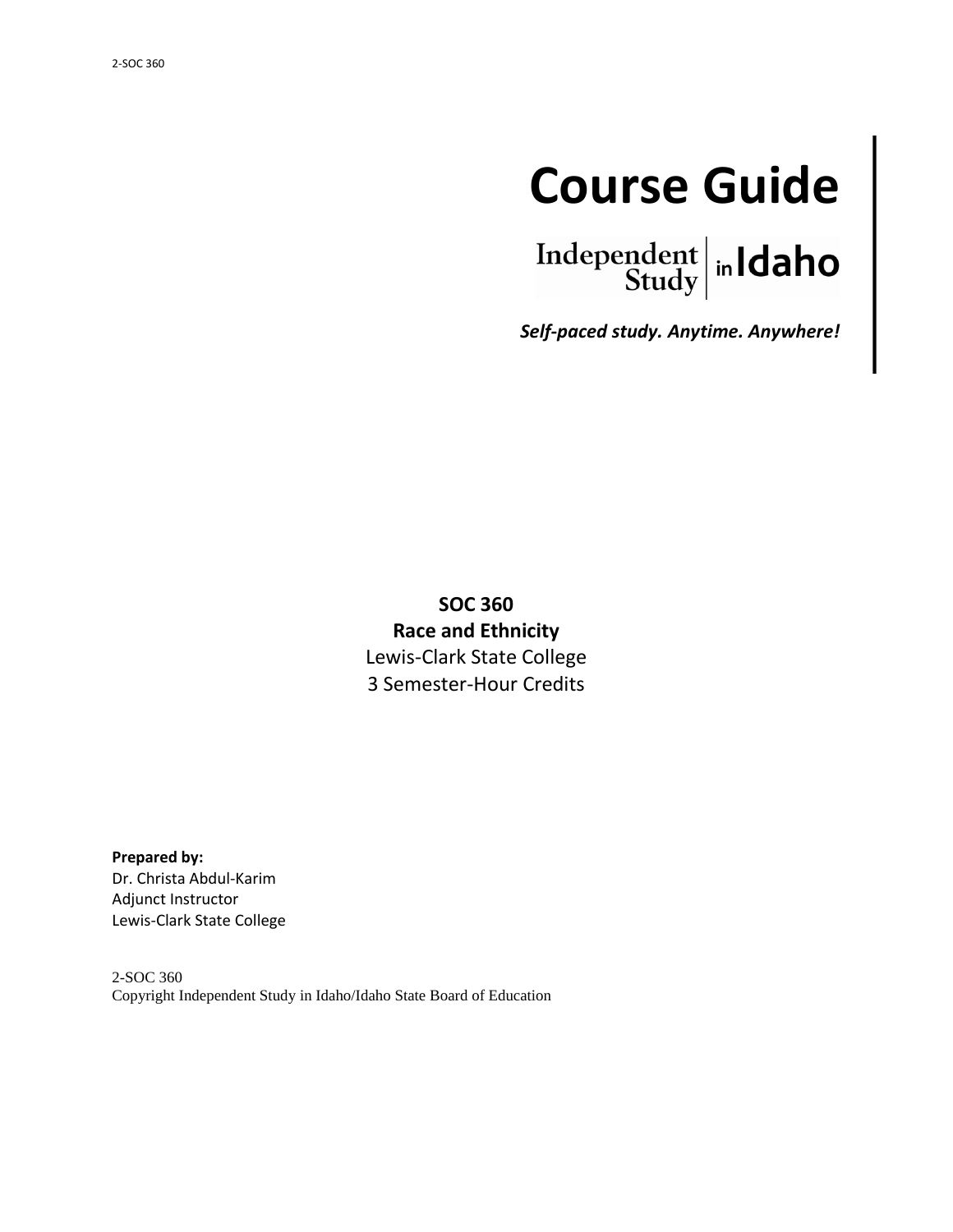# **Table of Contents**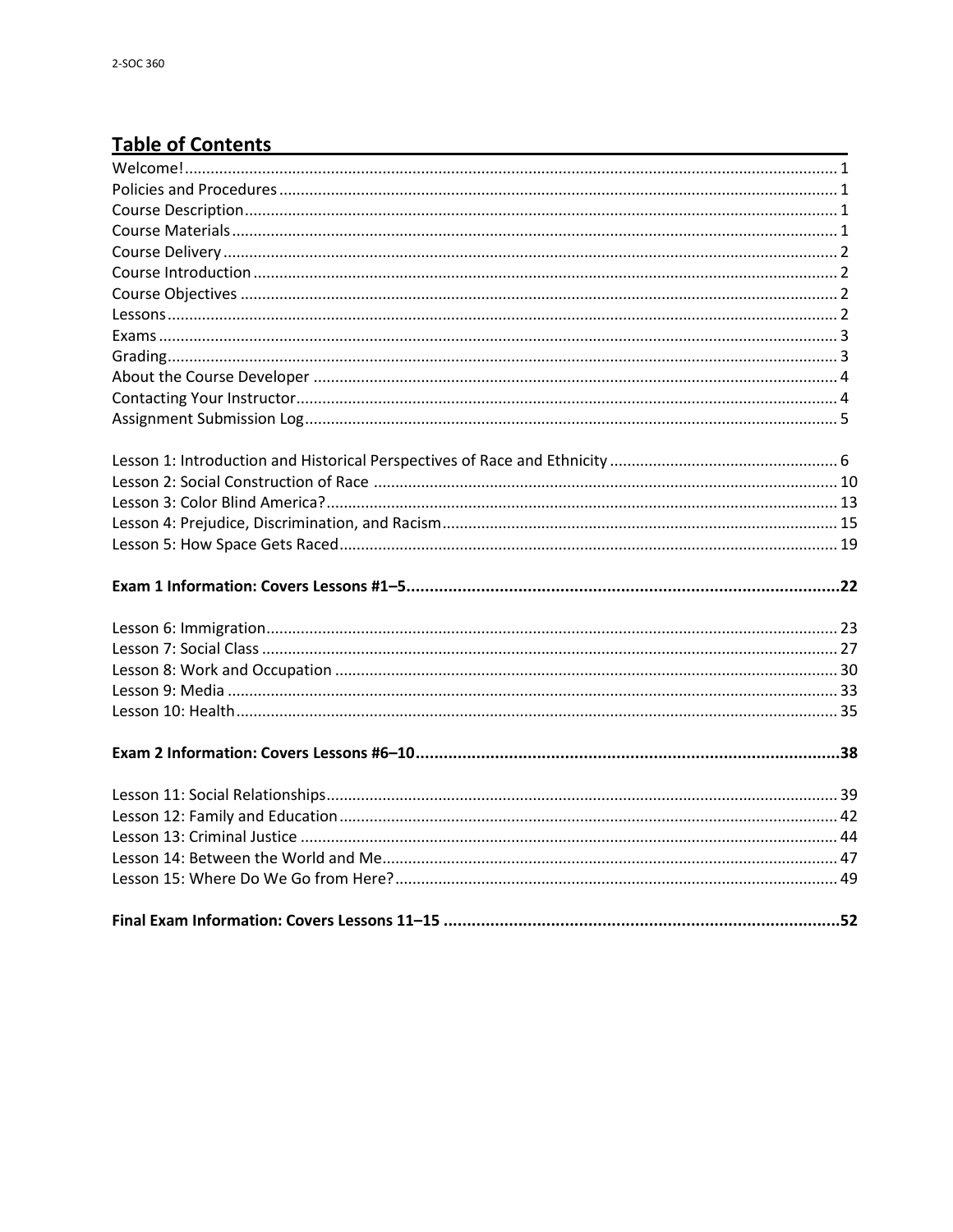# **SOC 360 Race and Ethnicity 3 Semester-Hour Credits: LCSC**

## **Welcome!\_\_\_\_\_\_\_\_\_\_\_\_\_\_\_\_\_\_\_\_\_\_\_\_\_\_\_\_\_\_\_\_\_\_\_\_\_\_\_\_\_\_\_\_\_\_\_\_\_\_\_\_\_\_\_\_\_\_**

Whether you are a new or returning student, welcome to the Independent Study in Idaho (ISI) program. Below, you will find information pertinent to your course including the course description, course materials, course objectives, as well as information about assignments, exams, and grading. If you have any questions or concerns, please contact the ISI office for clarification before beginning your course.

## **Policies and Procedures \_\_\_\_\_\_\_\_\_\_\_\_\_\_\_\_\_\_\_\_\_\_\_\_\_\_\_\_\_\_\_\_\_\_\_\_\_\_\_\_\_\_\_\_\_\_**

Refer to the ISI website at **www.uidaho.edu/isi** and select *Students* for the most current policies and procedures, including information on setting up accounts, student confidentiality, exams, proctors, transcripts, course exchanges, refunds, academic integrity, library resources, and disability support and other services.

#### **Course Description \_\_\_\_\_\_\_\_\_\_\_\_\_\_\_\_\_\_\_\_\_\_\_\_\_\_\_\_\_\_\_\_\_\_\_\_\_\_\_\_\_\_\_\_\_\_\_\_\_\_**

An introduction to the theoretical and substantive issues in the study of race and ethnicity. Students learn about the historical development of race and ethnicity as social categories and examine contemporary race and ethnic relations in the United States and other societies.

Prerequisites: None

*15 graded assignments, 3 proctored exams Available online only.*

Students may submit 2 assignments per week; however, assignments and exams must be submitted consecutively, in the order outlined in the course. Before taking exams, students MUST wait for grades and feedback on assignments, which may take up to three weeks after date of receipt by the instructor.

ALL assignments and exams must be submitted to receive a final grade for the course.

#### **Course Materials \_\_\_\_\_\_\_\_\_\_\_\_\_\_\_\_\_\_\_\_\_\_\_\_\_\_\_\_\_\_\_\_\_\_\_\_\_\_\_\_\_\_\_\_\_\_\_\_\_\_\_\_**

#### **Required Course Materials**

- Gallagher, Charles, editor. *Rethinking the Color Line*. 6 th ed., Sage, 2018. ISBN 1506394132
- Coates, Ta-Nehisi. *Between the World and Me*. Spiegel & Grau, 2015. ISBN 0812993543
- Other readings will be provided on Blackboard as needed

**Supplementary Required Materials** (I have listed one possible outlet to watch each film, there may be cheaper alternatives. Some libraries may have some or all of these materials available for free). *Estimated additional cost \$20.00.*

- "The Target." *The Wire: Season One*, written by David Simon, directed by Clark Johnson, HBO, 2002. (Available on Amazon)
- "The Detail." The Wire: Season One, written by David Simon, directed by Clark Johnson, HBO, 2002. (Available on Amazon)
- *The Loving Story*. Directed by Nancy Buirski, Augusta Films, 2011. (available to rent on Amazon)
- *Get Out,* Directed by Jordan Peele, Universal Pictures, 2017. (available for purchase on Amazon)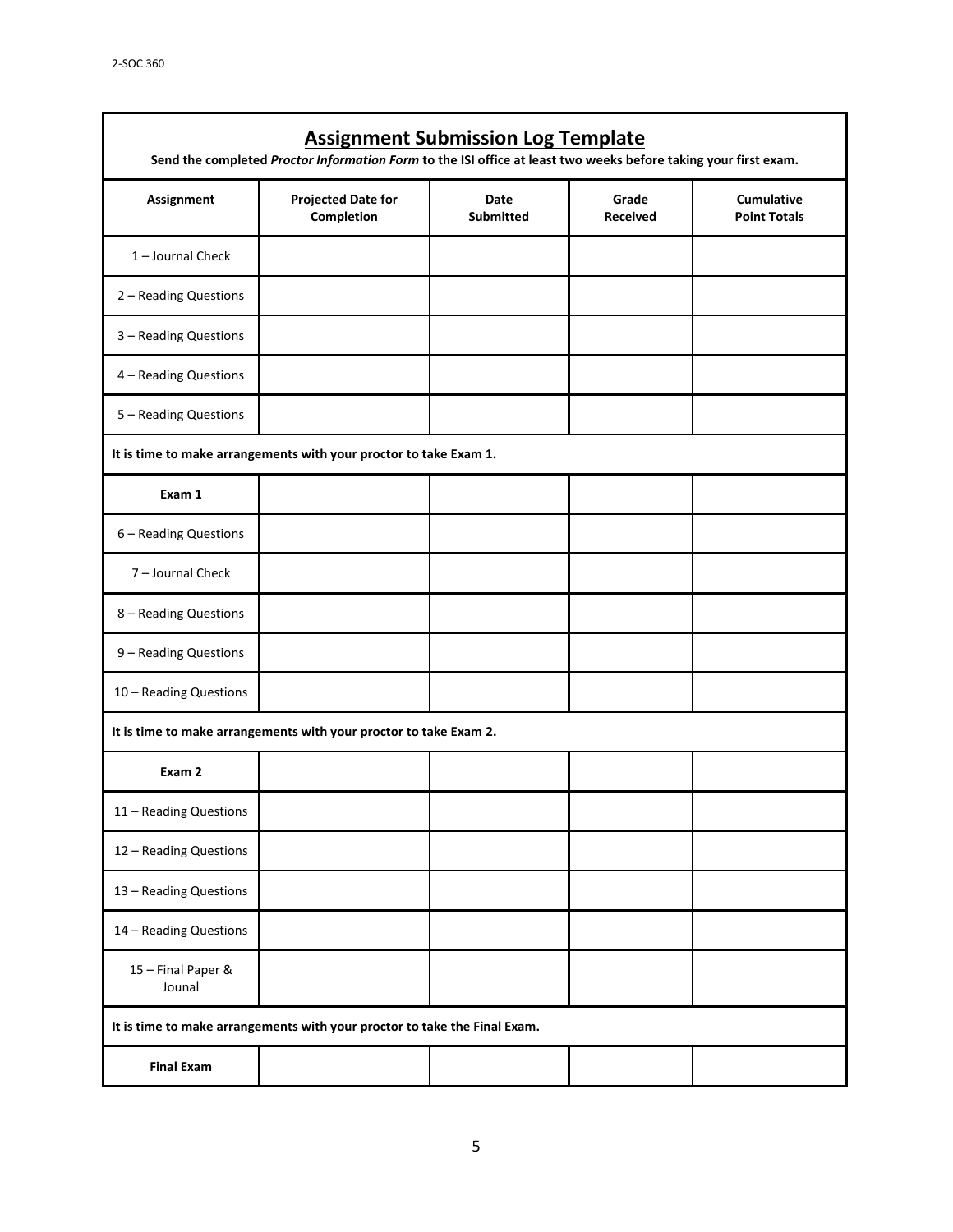# **Lesson 1 Introduction and Historical Perspectives of Race and Ethnicity**

# **Lesson Objectives \_\_\_\_\_\_\_\_\_\_\_\_\_\_\_\_\_\_\_\_\_\_\_\_\_\_\_\_\_\_\_\_\_\_\_\_\_\_\_\_\_\_\_\_\_\_\_\_\_\_\_**

- Understand the connection between melanin and the environment.
- Identify how ideas about race developed and shifted over time.
- Examine the link between our personal narratives and the broader "story" of race.
- Explain master statuses.
- Understand the theory of racial formation.
- $\bullet$  Identify the outcomes of having a racialized society.

# **Reading Assignment \_\_\_\_\_\_\_\_\_\_\_\_\_\_\_\_\_\_\_\_\_\_\_\_\_\_\_\_\_\_\_\_\_\_\_\_\_\_\_\_\_\_\_\_\_\_\_\_\_**

- *Rethinking the Color Line*, Reading 1, "How Our Skins Got Their Color"
- *Rethinking the Color Line*, Reading 2, "Drawing the Color Line"
- *Rethinking the Color Line*, Reading 3, "Racial Formations"
- *Rethinking the Color Line*, Reading 5, "Racialized Social System Approach to Racism" also "Seeing the Big Picture: The Social Construction of Race, 1790-2000"
- *The Meaning of Difference*, Section 1, "Framework Essay" (on Blackboard)

## **Important Terms \_\_\_\_\_\_\_\_\_\_\_\_\_\_\_\_\_\_\_\_\_\_\_\_\_\_\_\_\_\_\_\_\_\_\_\_\_\_\_\_\_\_\_\_\_\_\_\_\_\_\_\_**

Class Consciousness Cultural Selection Feudalism Indentured Servant **Melanin** Melanin Melanin Natural Selection Phenotype **Racial Formation** Racial Formation Racialization Racialized Social Systems Racism Racism Racism Stereotype

# **Introductory Lecture \_\_\_\_\_\_\_\_\_\_\_\_\_\_\_\_\_\_\_\_\_\_\_\_\_\_\_\_\_\_\_\_\_\_\_\_\_\_\_\_\_\_\_\_\_\_\_\_\_**

#### **The Classification of Living Things before the 1700s**

Great Chain of Being – a classification system developed by Aristotle that grouped living and non-living things into groups based on similarity.

Each group had a "primate" or best example for the group. (for humans it was the King, for animals it was the lion or sometimes elephant

The groups were organized in a hierarchy, from inferior to superior.

#### **The History of Human Classification**

European scholars of the 18th through early 20th centuries classified humans into a series of subspecies based on geography and features such as skin color, body size, head shape, and hair texture (phenotypic differences)

Some scholars went a step further and placed these types into a hierarchical framework in which the "white" race was considered superior to other races.

Think of the great chain of being – but this was a ranking of people – of course white got put on top that was who was making the scale.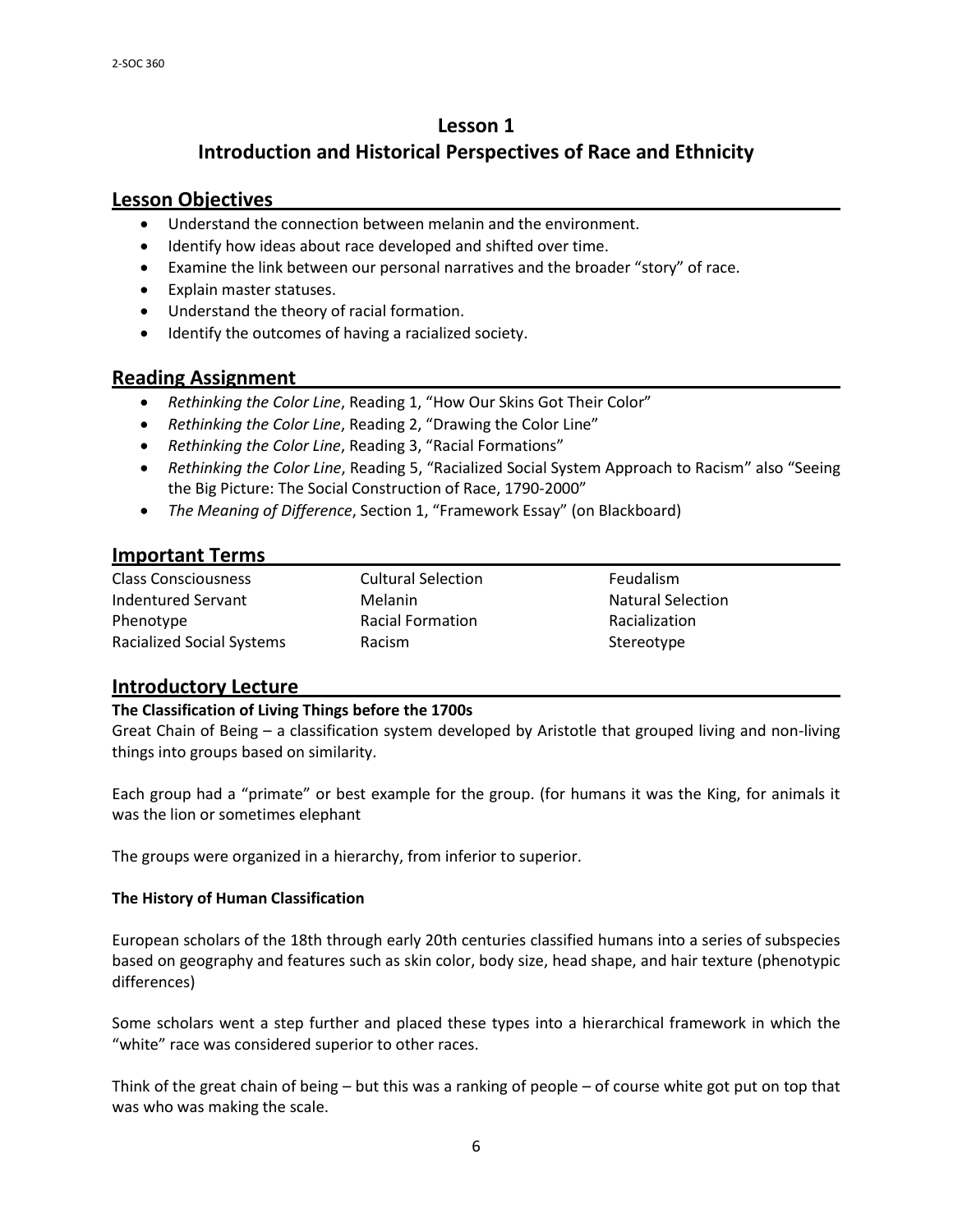#### **Race as a Biological Concept**

Race – in biology is defined as a subspecies, or a population of a species differing geographically, morphologically, or genetically from other populations of the same species.

This does not exist in humans because

- This is arbitrary there is no agreement on how many differences it takes to make a race
- Differences among individuals and within a population are generally greater than the differences among populations.
- No one race has an exclusive claim to any particular form of gene or trait
- Populations are genetically "open," meaning that genes flow between them and no fixed racial groups exist.

#### **Human Biological Diversity**

If race is not biological for humans, why do we look different from each other?

The physical characteristics of populations and individuals are a product of the interaction between genes and environments.

Genes predispose people to a particular skin color, but an individual's skin color is also influenced by cultural and environmental factors.

Skin color is subject to great variation and is attributed to several key factors:

- the transparency or thickness of the skin
- a copper-colored pigment called carotene
- reflected color from the blood vessels
- the amount of melanin, a dark pigment, in the skin's outer layer primary reason

Before the mass global migrations of people during the last 500 years, dark skin color was mostly concentrated in the southern hemisphere near the equator and light color progressively increased further away.

#### **But what about the Inuit?**

I always get students who ask this question, so let's look at the Inuit.

Live very far north, low UV radiation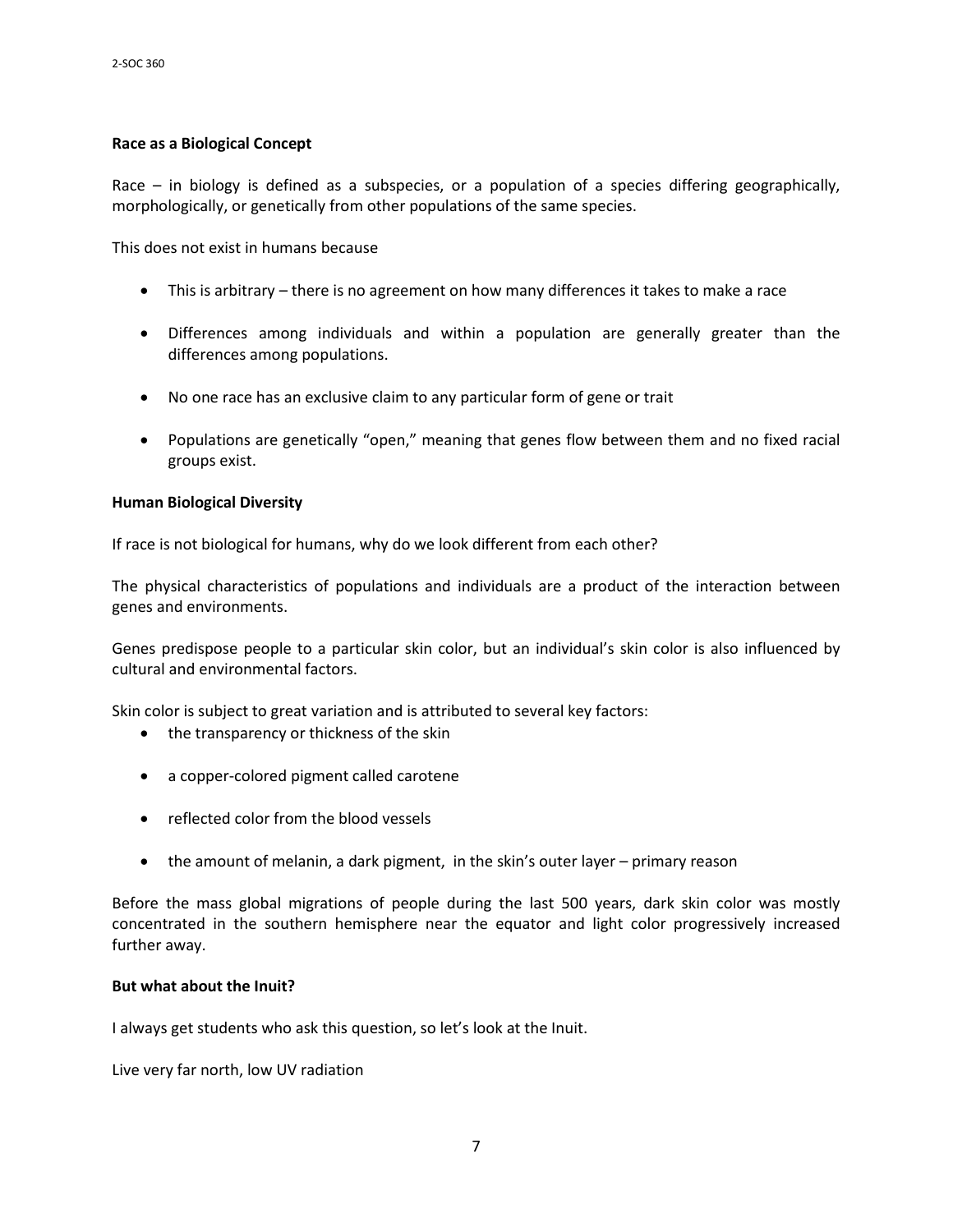Have a disadvantage for vitamin d production but make up for this by eating fish and sea mammal blubber that is very high in vitamin D

In other words, environment is important but we since we are human culture plays a role as well and in this case the cultural component is diet.

What cultural components play a role in skin color today?

# **Websites \_\_\_\_\_\_\_\_\_\_\_\_\_\_\_\_\_\_\_\_\_\_\_\_\_\_\_\_\_\_\_\_\_\_\_\_\_\_\_\_\_\_\_\_\_\_\_\_\_\_\_\_\_\_\_\_\_\_**

 "Race Timeline." *Race: The Power of an Illusion*, PBS, [http://www.pbs.org/race/003\\_RaceTimeline/003\\_00-home.htm](http://www.pbs.org/race/003_RaceTimeline/003_00-home.htm)

# **Films \_\_\_\_\_\_\_\_\_\_\_\_\_\_\_\_\_\_\_\_\_\_\_\_\_\_\_\_\_\_\_\_\_\_\_\_\_\_\_\_\_\_\_\_\_\_\_\_\_\_\_\_\_\_\_\_\_\_\_\_\_\_**

 "The Difference Between Us." *Race: The Power of an Illusion*. California Newsreel, 2003. <https://uidaho.kanopy.com/video/race-power-illusion-0>

#### **Written Assignment \_\_\_\_\_\_\_\_\_\_\_\_\_\_\_\_\_\_\_\_\_\_\_\_\_\_\_\_\_\_\_\_\_\_\_\_\_\_\_\_\_\_\_\_\_\_\_\_\_**

#### Journal Assignment

\*Please note that these instructions cover the journal for the whole semester. What you are submitting for this week is the first journal entry, the racial and/or ethnic autobiography. \*

You will need to keep a journal to keep track of your thoughts/ideas/opinions about race and analysis of interactions you observe. These should be based on the readings that you are doing in class, news articles, media, interactions with peers/family, etc.

Think about the following:

- Are there recurring themes in your conversations about race?
- What do you overhear people saying about race?
- What do you see portrayed on television and/or film?
- How does this fit into or go against what you are reading in class?

You will need to write 1-2 pages per week throughout the semester (for a total of 14 entries).

The first journal entry needs to be a racial and/or ethnic autobiography. This should include:

- What is race?
- What were the messages you heard growing up about your race? Other races?
- Do you think these messages about race are based on physical characteristics and differences assigned at birth or are filtered through cultural beliefs and learned? Explain.
- How do ideas of race impact your life?

You will need to turn in your journal once at the beginning of the semester (for the autobiography) and again at the midpoint of the semester so that the entries can be checked for appropriate progress.

This is a journal and the entries will not be graded for grammar or writing style. I will be looking for content. Do not skimp on the journal entries, the more you observe and record, the more information you will have for the final paper.